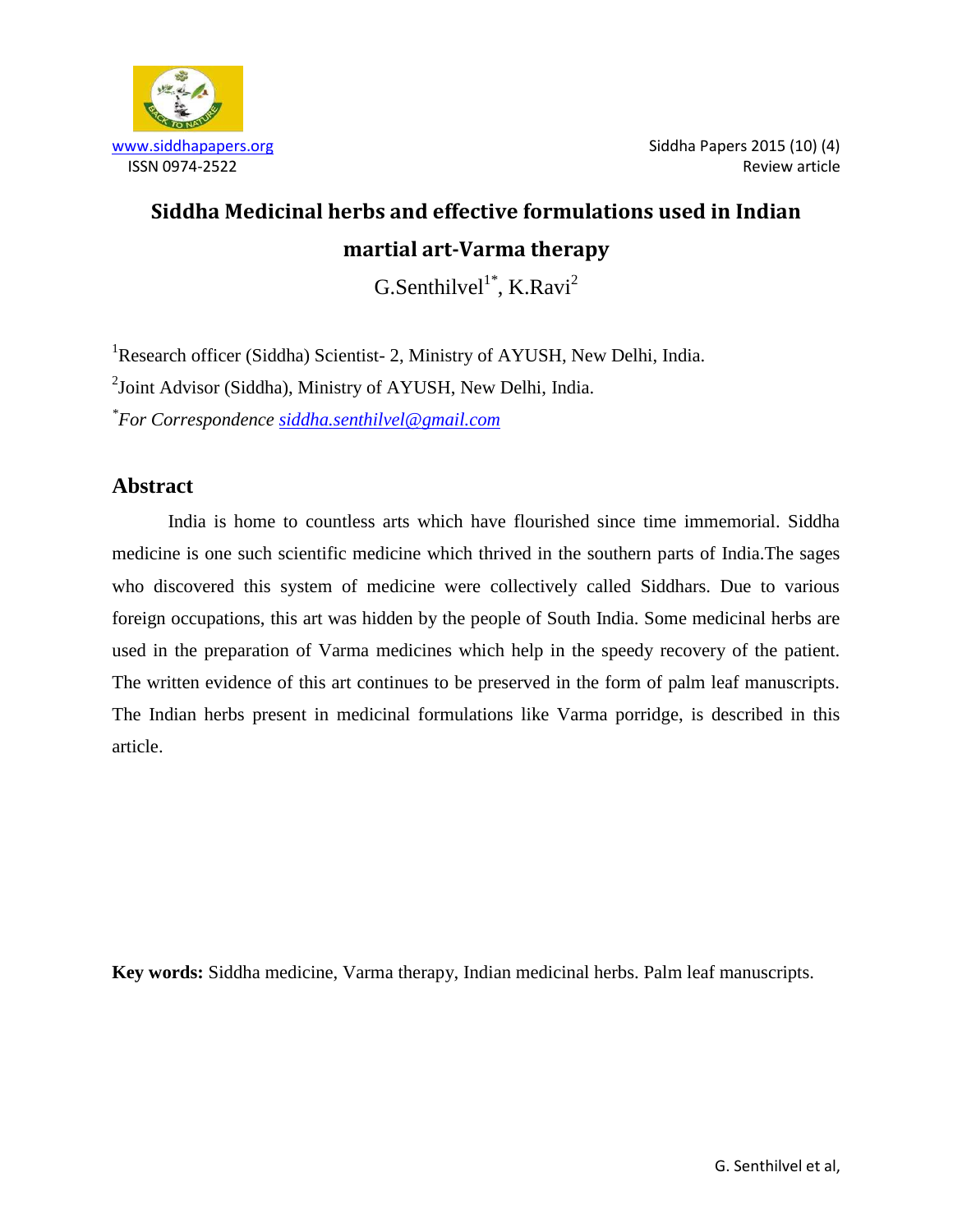#### **Introduction:**

Varma medical system is a specialty of Siddha medicine. It has been in existence for the past 3000 years. The Varma medicine is still alive and flourishing in southern parts of India.It is taught in traditional Gurukulam style to only a handful of students. Of the varma manuscripts available today, most are written in the language "Tamil" spoken in the southern parts of India. Varma is a component of traditional massage, medicine, and martial arts in which the body's pressure points (*varma* or *marma*) are manipulated to heal or cause harm. The healing application called *Varma vaidhiyamurai* is used to treat patients suffering from paralysis, nervous disorder, spondylitis and other conditions. Its combat application is known as *varmaadi* or *marmaadi*, meaning "pressure point striking. Medical treatment in the southern part of India is identified with [siddha](http://en.wikipedia.org/wiki/Siddha) medicine, the traditional [Dravidian](http://en.wikipedia.org/wiki/Dravidian_peoples) system of medicine. The [Siddha](http://en.wikipedia.org/wiki/Siddha_medicine) medical system, otherwise known as *Siddha vaidyam*, is attributed to sage [Agastya.](http://en.wikipedia.org/wiki/Agastya)

Folklore traces *varmakalai* to the god [Shiva](http://en.wikipedia.org/wiki/Shiva) who is said to have taught it to his son *[Murugan](http://en.wikipedia.org/wiki/Murugan)*. While disguised as an old man, *Murugan* passed the knowledge of *varmam* to the sage *[Agastya](http://en.wikipedia.org/wiki/Agastya)* who then recorded it and disseminated the skill among his students. We get a detailed description from Siddha medicine of VARMAM and it is 108 in number. Marma or Varmam are the vital points in human body which may be a joining place of two bones or two muscles or a muscle with a bone or a passage of arteries/veins/nerves. The particular points can act as trigger points and giving pressure to these points in particular way are using to cure many diseases.Even though varma is a martial art , there are some supporting medicines to help in the improvement of the patient. They are classified into *Varma-aga-marundugal* (Internal Medicines) and *Varma-pura-marundugal* (External medicines)*.*

#### **Types of Varma medicines:**

There are two types of medicines. Some of the effective medicines are as follows

- 1. Varma puramarundugal (External medicines)
- 2. Varma agamarundugal (Internal Medicines)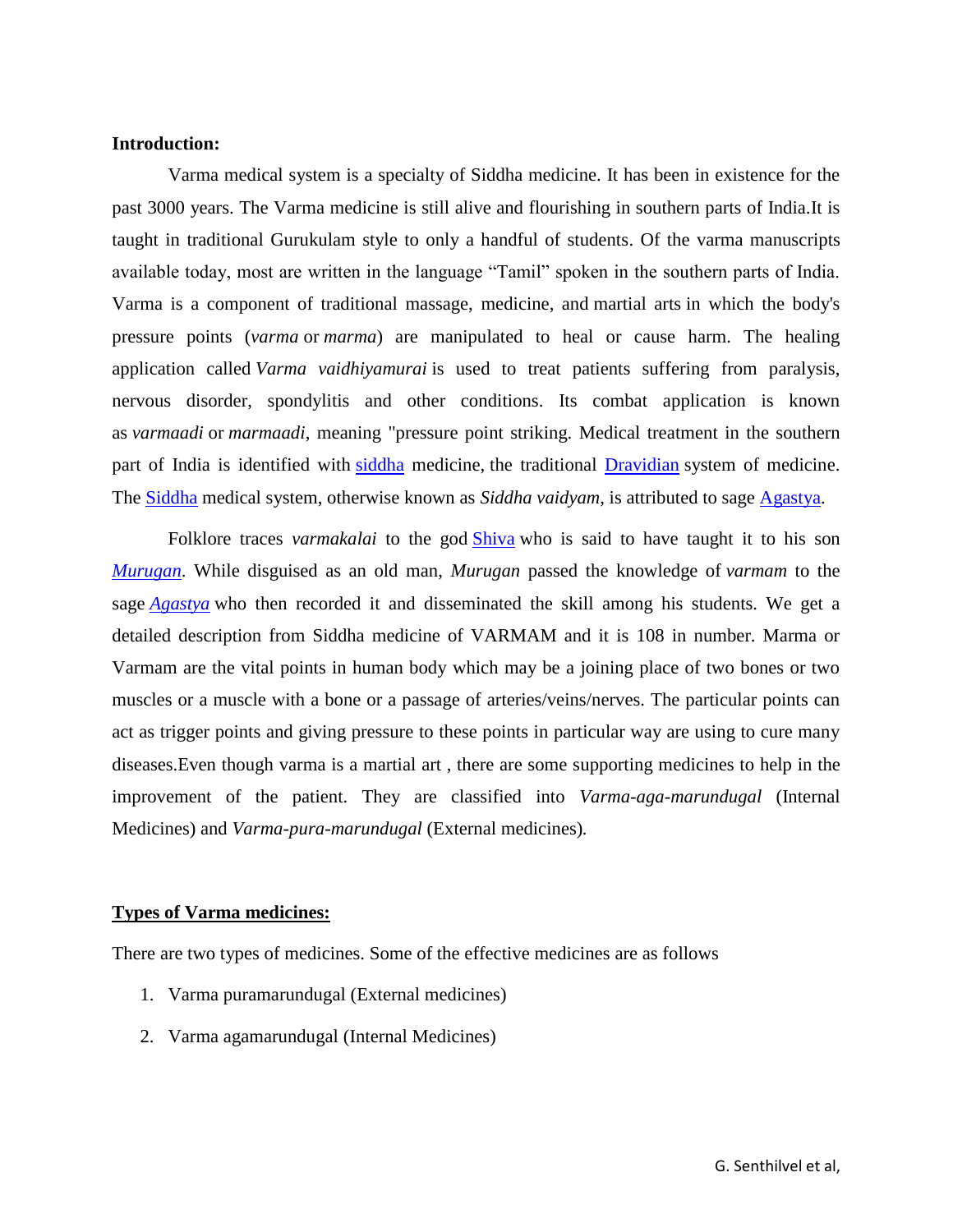### **Varma pura marundugal**

| 1. Varma nasiyam          | 1. Varma tirikadugu kanji |
|---------------------------|---------------------------|
| 2. Varma sanni pugai      | 2. Pazaya varma kanji     |
| 3. Varma Ottradam         | 3. Amukkira kudineer      |
| 4. Narambu tettral poochu | 4. Kukkuda kudineer       |
| 5. Sadaivali poochu       | 5. Seenapaavu kudineer    |
| 6. Murivennai             | 6. Varma chooranam        |
| 7. Vasavennai             | 7. Varmaani kuligai       |
| 8. Purai ennai            | 8. Varmasanni kuligai     |
| 9. Mudamirukki ennai      | 9. Sippisarvaanga nei     |
| 10. Kurunthotti ennai     | 10. Varma vallarai nei    |
| 11. Kaayatirumeni ennai   | 11. Kandankathiri nei     |

12. Varma vaasadi lehium

**Varma aga marundugal**

The herbal ingredients in these formulations are highly effective in controlling the disease symptoms of the patient,

### **1. Name of the medicine: Vasavennai**

**Ingredients:** (all equal quantities)

- *1. Citrus acida juice*
- *2. Aloe vera juice*
- *3. Coconut oil*
- *4. Castor oil*
- *5. Hemidesmusindicus powder*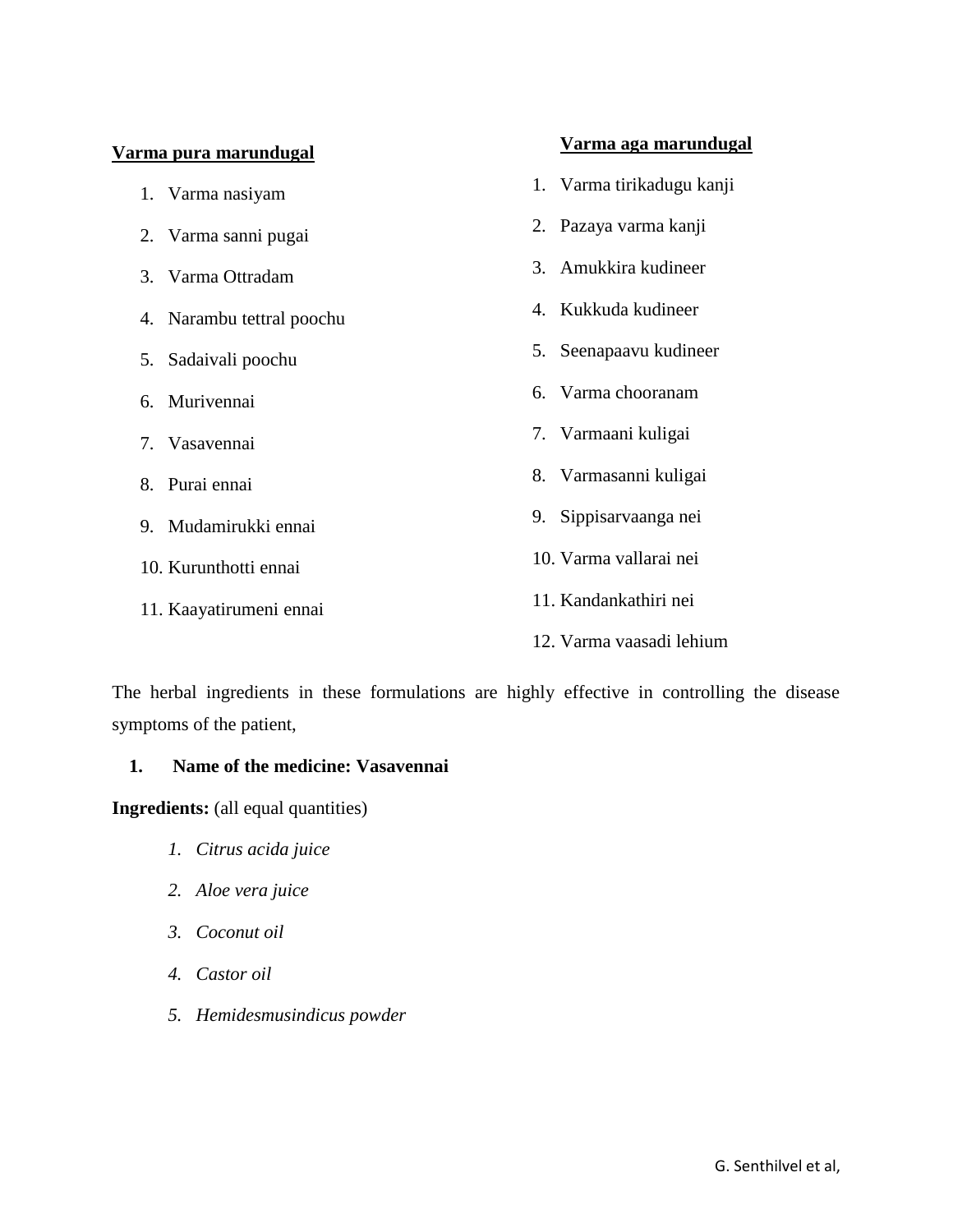#### **Method of preparation of Vasavenna**

The juices and powder are added to boiling Oils in a open vessel. The mixture is cooked for 30 minutes till the oil is boiled fully and the juices are mixed completely in the oil. Then this oil is applied to the ailing patient daily three times for one week.

**Dosage**: 100 ml oil.

Energy boosting gruel Varma kanji is helpful to improve the overall energy level of the patient. As a food supplement it can be used in all age groups, to increase stamina, vigor and vitality.

**Reference:** Siddha traditional text –"*Varmasuthiram*", ver.95, 96.

#### **2. Name of the medicine; Varma kanji**

**Ingredients:** (all equal quantities)

- *1. Trigonella foenum*
- *2. Aegle marmelos*
- *3. Cuminum cyminum*
- *4. Cardiospermum helicacabum*
- *5. Centella asiatica*
- *6. Glycyrrhizaglabra*
- *7. Sidacardifolia*

#### **Method of preparation of Varma gruel**;

All the ingredients are tied in a small muslin cloth. This bolus is added to boiling Rice in an open vessel. The gruel is cooked for 30 minutes till the rice is boiled fully and the ingredients of the bolus are mixed completely in the rice. Then this gruel is administered orally to the ailing patient daily three times for one week.

#### **Dosage**: 100 ml gruel.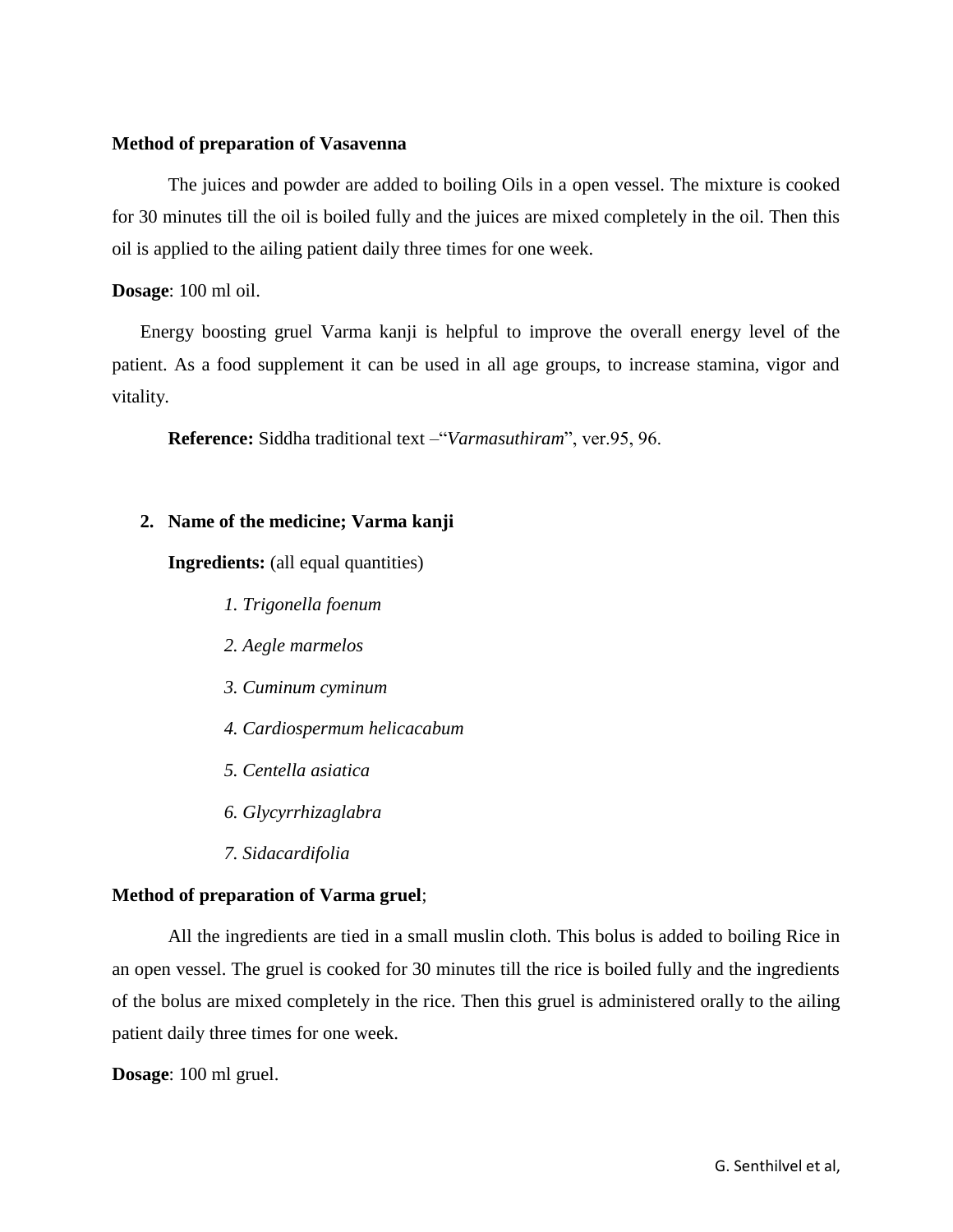**Reference:** Siddha traditional text –"*Varmakannadi* 500" ,ver.325,326.

#### 3. **Name of the medicine:** *Murivennai*

**Ingredients:** (all equal quantities)

- *1. Ficusbengalensis juice*
- *2. Hemidesmusindicus powder*
- *3. Sidacordifolia powder*
- *4. Wrightiatinctoria powder*
- *5. Indigoferaaspalathoides powder*
- *6. Gingelly oil*
- *7. Cows milk*

### **Method of preparation of** *Murivenna*:

The juices and powders are added to boiling Gingelly Oil in a open vessel. The mixture is cooked for 30 minutes till the oil is boiled fully and the juices are mixed completely in the oil. Then this oil is applied to the ailing patient daily three times for one week.

**Dosage**: 100 ml oil.

**Reference:** Siddha traditional text –"*Varmasuthiram"* ,ver.110.

### *Some of the Medicinal herbs are given in detail*

**1. Botanical name***: Trigonella foenum graeceum linn.*

 **English name:** Fenugreek seeds

 **Tamil name:** Vendayam

 **Parts used:** Seeds

Action according to Siddha texts; Seeds are diuretic, tonic, carminative and aphrodisiac.

Fenugreek seeds stimulate appetite by their action on the human nervous system.

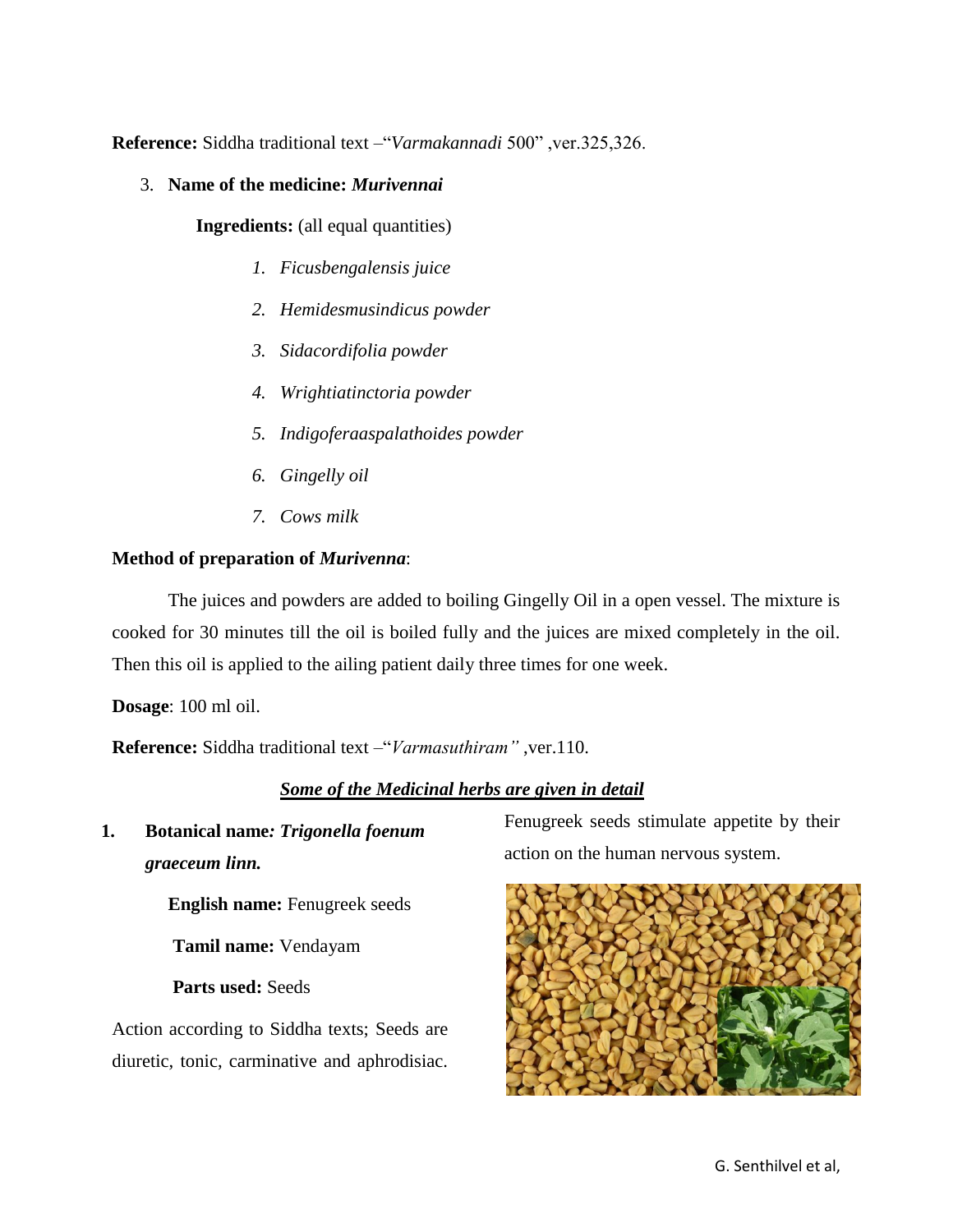### 2. **Botanical name:** *Aegle marmelos Corr.*

 **English name:** Bael fruit

 **Tamil name:** Vilva pazam

 **Parts used:** Fruit pulp

Action according to Siddha texts; the fruit pulp contains mucilage, pectin, sugar, volatile oil etc. Ripe fruit is sweet, aromatic, cooling, laxative and nutritive.



**3. Botanical name:** *Cuminum cyminum Linn.*

 **English name:** Cumin seeds

 **Tamil name:** Seeragam

 **Parts used:** Seeds

Action according to Siddha texts;

The seeds are Carminative, aromatic, Stomachic, stimulant, Cooling and astringent.



# **4. Botanical name**: *Cardiospermum helicacabum*

 **English name**: Balloon vine, winter cherry

**Tamil name:** Mudakkaruthaan

**Parts used:** Leaves

Action according to Siddha texts; The Leaves are diuretic, Laxative, stomachic and externally rubefacient.

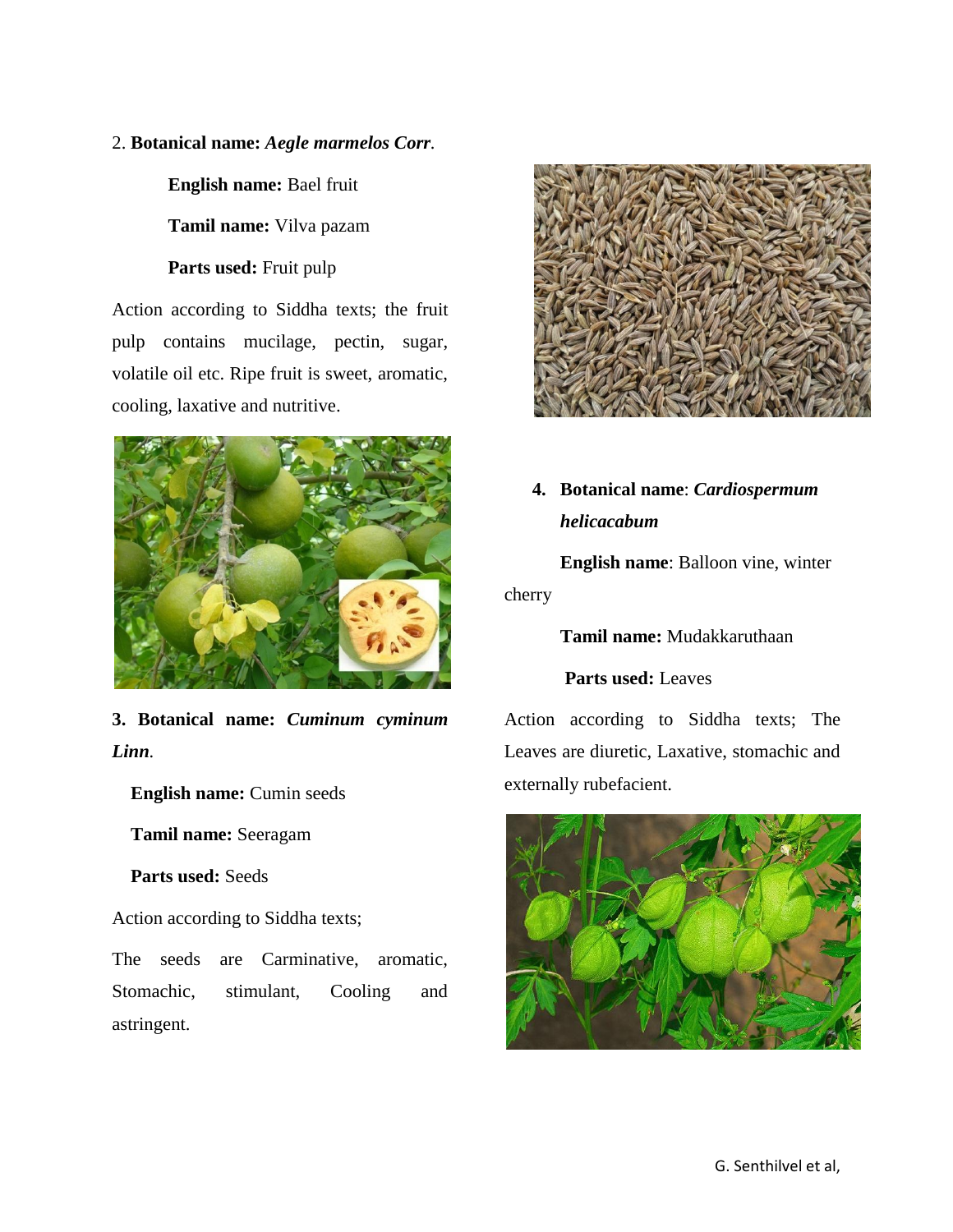### 5. **Botanical name**: *Centella asiatica*

**English name:** Memory plant

 **Tamil name:** Vallarai

#### **Parts used:** Leaves

Action according to Siddha texts; The Leaves are used as memory boosters since time immemorial. They act as a tonic to the human Nervous system.



**6. Botanical name:** *Glycyrrhiza glabra Linn.*

 **English name:** Liquorice root

### **Tamil name:** Adhimaduram

### **Parts used:** Root

Action according to Siddha texts; The Root contains a amorphous compound glycyrrhizin. The root is cooling, expectorant, tonic, diuretic and gentle laxative.



7. **Botanical name**: *Sida cardifolia*  **English name:** Country mallow **Tamil name**: Sittramutti  **Parts used**: Root and stem

Action according to Siddha texts;

The Root is regarded as Cooling, astringent, tonic, febrifuge and diuretic. It is used as a cardiac stimulant since time immemorial.

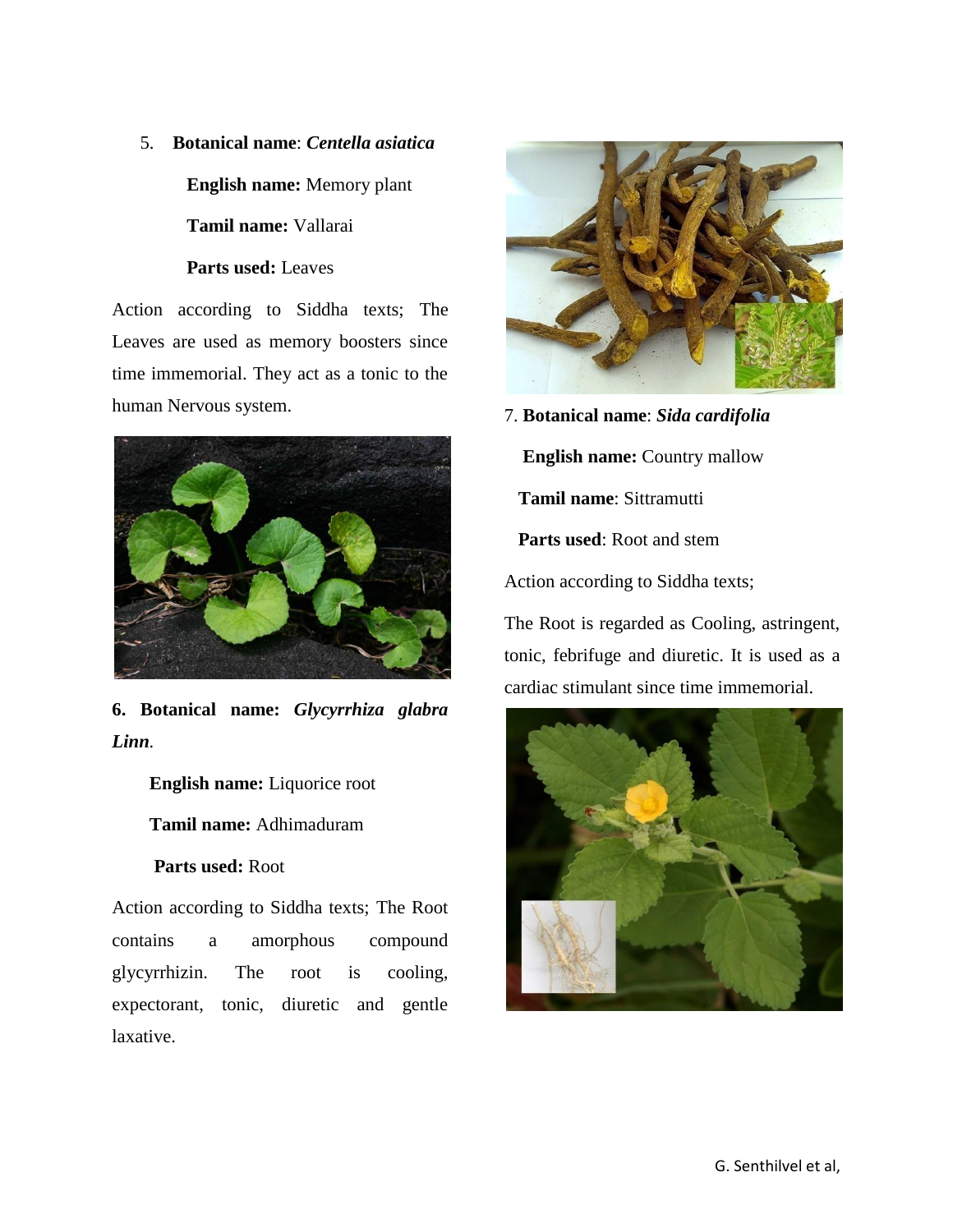### **Discussion and conclusion**

The present study expresses the importance of herbal plants used in the age old Varma treatment, the martial art followed in the Southern parts of India. Plants have the ability to synthesize a wide variety of chemical compounds that are used to perform important biological functions, and to defend against attack from [predators](http://en.wikipedia.org/wiki/Predator) such as [insects,](http://en.wikipedia.org/wiki/Insect) [fungi](http://en.wikipedia.org/wiki/Fungi) and [herbivorous](http://en.wikipedia.org/wiki/Herbivorous) [mammals.](http://en.wikipedia.org/wiki/Mammal) At least 12,000 such compounds have been isolated so far; a number estimated to be less than 10% of the total. Chemical compounds in plants mediate their effects on the human body through processes identical to those already well understood for the chemical compounds in conventional drugs; thus herbal medicines do not differ greatly from conventional drugs in terms of how they work. This enables herbal medicines to be as effective as conventional medicines.

The use of plants as medicines predates written human history. [Ethno botany](http://en.wikipedia.org/wiki/Ethnobotany) (the study of traditional human uses of plants) is recognized as an effective way to discover future medicines. In 2001, researchers identified 122 compounds used in modern medicine which were derived from "ethno medical" plant sources; 80% of these have had an ethno medical use identical or related to the current use of the active elements of the plant. Many of the [pharmaceuticals](http://en.wikipedia.org/wiki/Pharmaceuticals) currently available to physicians have a long history of use as herbal remedies,

The use of [herbs](http://en.wikipedia.org/wiki/Herb) to treat [disease](http://en.wikipedia.org/wiki/Disease) is almost universal among non-industrialized societies, and is often more affordable than purchasing expensive modern pharmaceuticals. The [World](http://en.wikipedia.org/wiki/World_Health_Organization)  [Health Organization](http://en.wikipedia.org/wiki/World_Health_Organization) (WHO) estimates that 80 percent of the population of some Asian and African countries presently uses herbal medicine for some aspect of primary health care. Studies in the United States and Europe have shown that their use is less common in clinical settings, but has become increasingly more in recent years as scientific evidence about the effectiveness of herbal medicine has become more widely available. The annual global export value of pharmaceutical plants in 2011 accounted for over US\$2.2 billion.

#### **Conclusion:**

Thus it can be concluded that herbal medicines along with Varma therapy will be more effective in treating the patients in an affordable way.